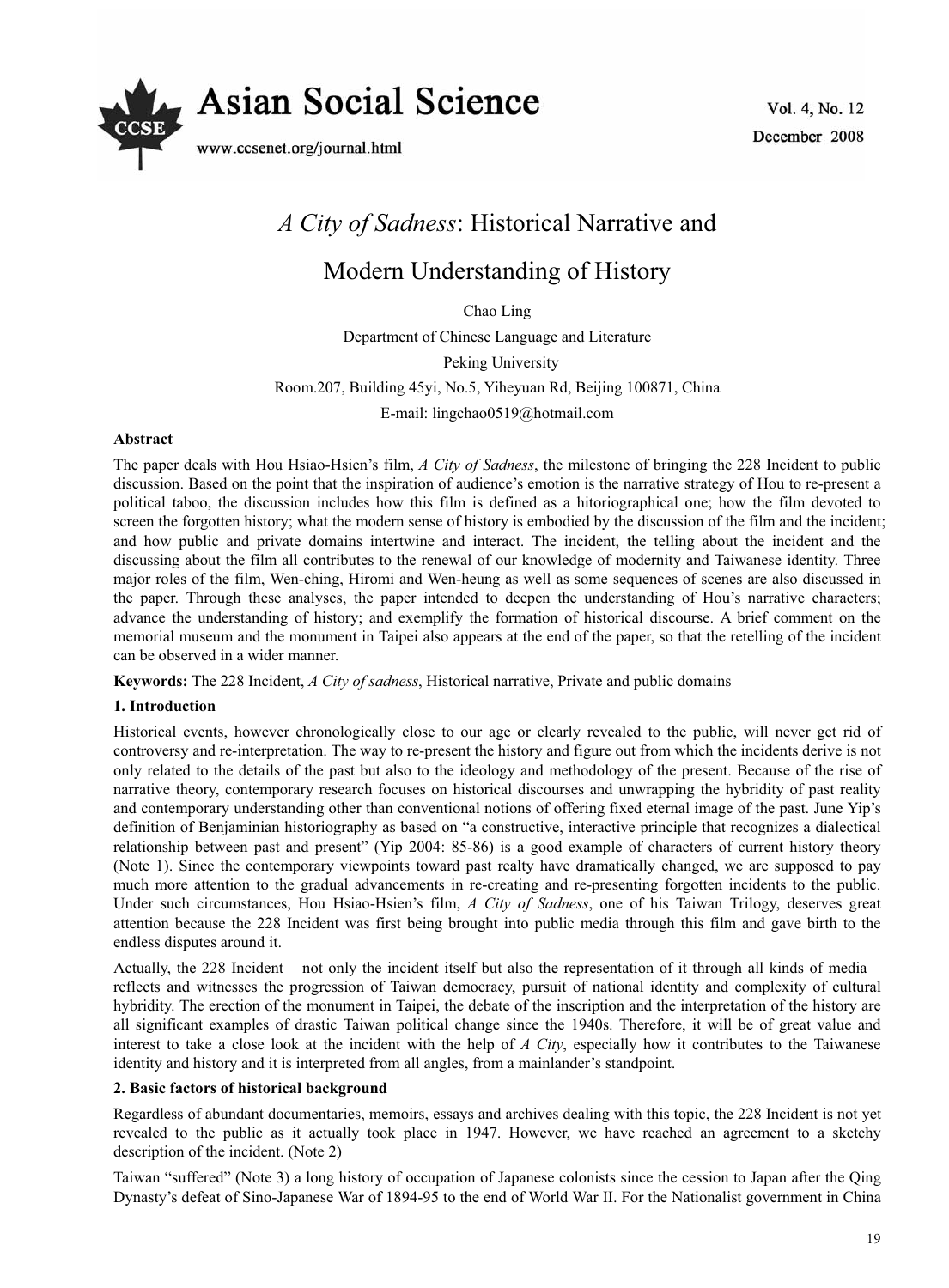who took charge of Taiwan after the painstaking war, they are still facing a challenge which they did not overcome eventually from Chinese Communists. The Nationalist government also messed up the economy and legislation since they replaced most of the Taiwanese in government by mainlanders, most of them relatives or acquaintances of senior officers, and the smuggling and the inflation initiated by it. Tensions between Kuomintang government and the Taiwanese populace reached a fever pitch and finally "exploded on February 28, 1947, in the violent confrontation that has come to be known as the Two-two-eight Incident." (Yip 2004: 105) Lin Jiang Mai, a Taiwanese widow with two young children to support happened to be the blasting fuse of the incident. She usually set up a stand in a park selling legal cigarettes. In order to supplement her income, she also carried contraband tobacco, most of it smuggled by businessmen closely related to KMT officers. All in a sudden, the agents of the Tobacco and Alcohol Monopoly Bureau appeared with a dozen policemen and proceeded directly to confiscate the vendor's goods, both legal and illegal, along with her small amount of cash. The agents' brutality and refusal to Lin Jiang Mai's begging for keeping her legal income has lit the anger of a crowd of bystanders. Followed by the indignant crowed, the sneaking agents and police fired wildly and aimlessly into the crowd to clear a path for their escape. Tragically, "the confrontation left a bystander named Ch'en Wen-hsi dead and the vendor gravely injured." (Yip 2004:106) On the very next day, February 28<sup>th</sup>, two thousand or more protesting people with bared hand marched from the park where yesterday's incident took place to the Monopoly Bureau headquarters appealing for just punishment to the agents and democratic reform of the KMT government. Out of their expectation, Chen Yi welcomed them with fired machine guns and the accurate number of death and injury was left to ambiguity ever since. The violent suppression of KMT did not stop then. Chen Yi declared the martial law in the name of protecting legal residents and cooperated with the troops clandestinely sent from mainland to put down the so-called rebellion and uprising by wanton slaughter, arresting and penalty and finally ushered in the White Terror (Note 4).

In the following years, discussion of the 228 Incident is forbidden in the public media and daily conversation until the breakthrough, *A City of Sadness* was first screened in 1989. After that, the discussion about it erupted, however, people, government and intellectuals never reached an agreement of recounting the incident. Though the peace park in Taipei is renamed, the monument is erected and the memorial museum is built up, these sites themselves became symbols of the endless controversy (Note 5).

#### **3. How to remember what one did not know**

Hou Hsiao-Hsien, a Hakka, was born in Mei County, Guangdong province of mainland China in 1947, exactly the same year as the 228 Incident took place across the strait in Taiwan. Therefore, there is no possibility that he had witnessed the tragedy. If we are trying to talk about *A City*, obviously we are telling about the telling about the incident given by Hou and his screenwriters, Chu Tien-Wen and Wu Nien-jen who wove threads of complexity, either provided by the KMT government or existing research (Note 6). Controversy has started. Explanation has been given. Documents have been revealed. It is the voices from the government and the civil society have enrich Hou's understanding of the concealed past.

Hou's contradictory remarks about the major topic of the film (Note 7) have laid some shadow on defining how important a role re-presenting the 228 Incident in the film has played. People argue about whether it is a political film or not. As I see it, Hou has been influenced by or coincidentally agree to the explanations made by the KMT government.

On one hand, Hou intended to make the recounting of the 228 Incident an opportunity of encouraging the public united to move forward just as the KMT initially seeks when they finally have to face the atrocity created by them. As June Yip cited from Hayden White, "every narrative, however seemingly 'full', is constructed on the basis of a set of events which *might have been included but were left out*." Forgetting, in their point of view, is regarded as the key element of founding a nation. Generally speaking, people will be scared as the history study advances because the atrocity of early age will be revealed and the national identity will be challenged. Only by forgetting the past errors will people reach forgiveness and agreement and help to establish the foundation of a nation. Lee Teng-hui agreed with this as he claimed that "Society must have tranquility, and that incident should be treated with sincere understanding."( Liao 1993,5: 287) So with Hou who said: "I hope that a renewed understanding of 'Two-two-eight' will help everyone to finally cast away its dark shadow and to go on living with energy and vitality … toward the future."(Yip 2004:111) Some critics cast many queries on *A City* because of the film's failure to properly represent history. If we examine the film according to Hou's motto above, we will understand why he chose to re-create the images of the hard history in a less intense way. He conceded that he did not think the realistic representation of what happened is crucial here and the film was his "imitation of that time". (Note 8) (Reynaud 2004: 24)

On the other hand, Hou's film has shown some coherence to the ideas of Lai Tse-Han and his collaborators. In the book, *A Tragic Beginning*, the authors attribute the occurrence of the uprising to the chronological priority of Japanese colonist government to the KMT. Liao Ping-hui wrote with passion in his essay that "the resentment toward the Nationalists had, according to the three authors, much to do with the internalization of the Japanese value by the Taiwanese elite."(Liao 1993,5: 288) Without the Japanese implantation of the conceptions of democracy and propriety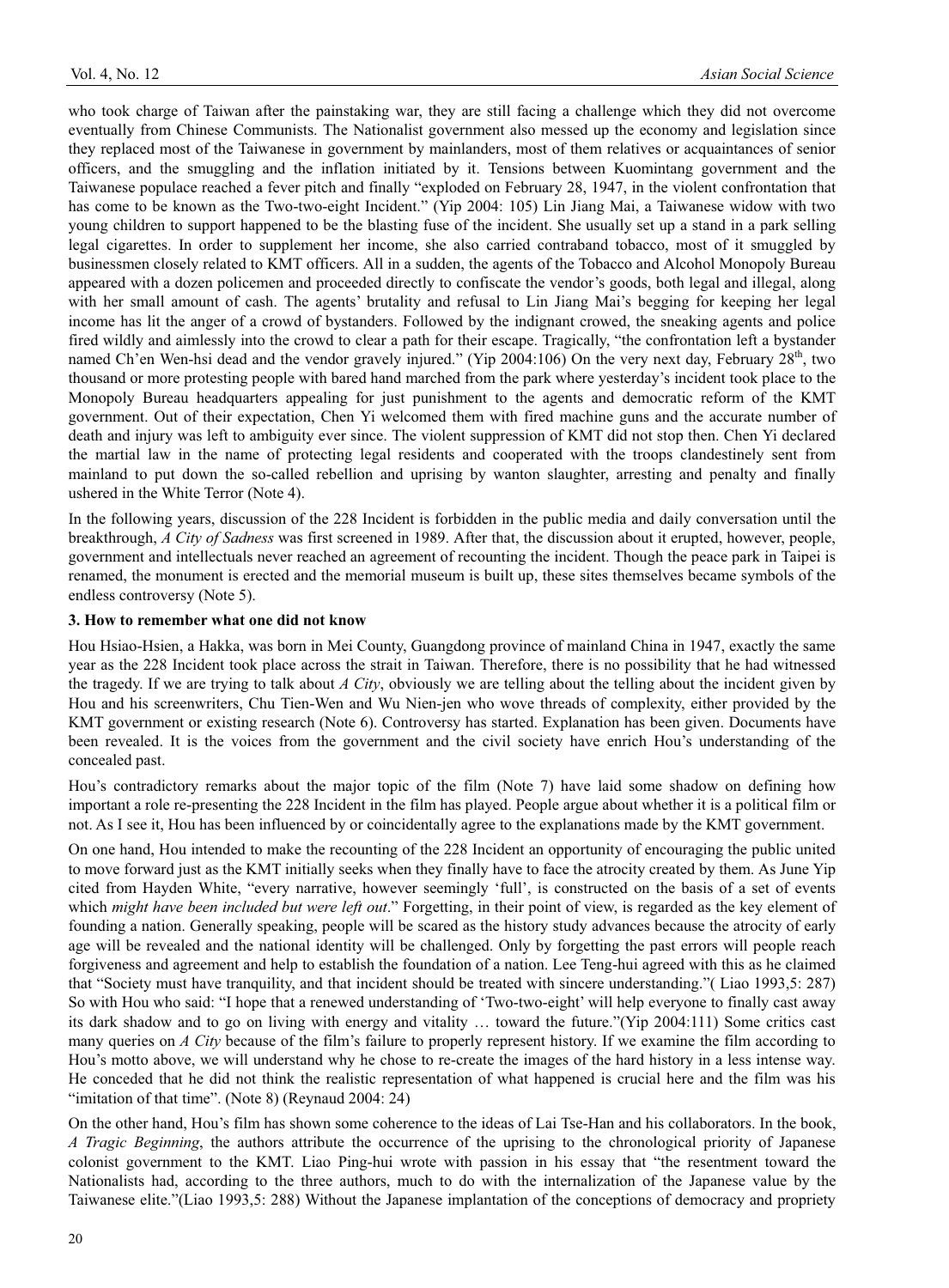of economy, the public repugnance might not have been ignited (Note 9). It is not a satisfying explanation but might have some influence on Hou Hsiao-Hsien as the eulogy to Japanese culture and civilization seems to be too excessive. "Poetry, flowers, the lure of death, the hope of a magnificent, heroic, radiant Asian modernity: Hou shows the fascination exerted by Japanese culture over young Chinese intellectuals." (Note 10) ( Reynaud 2004: 17) The two most impressive shots are Shizuko parting with her friend, Hinomi by leaving her a suit of Kimono and her brother's sword and poem and the folklore of the young Japanese girl committed suicide to preserve the youth and beauty as the Sakura (Cherry Blossom). Even Japanese will be diffident because the film over-praised the charm of the Japanese culture.

As well as the attitude toward Japanese culture, Hou also showed some similarity with Lai Tse-Han and his co-authors in terms of how significantly the national economy and employment problems have affected in this incident. Lai et al. thought that "understaffing and the loss of governmental positions for Taiwanese generated anger in the Taiwanese elite and eventually led to the uprising"(Liao 1993,5: 289) which is also expressed in Hou's film in the shot of the private discussion among several intellectuals when they are gathering together at Wen-ching's home. These intellectuals are talking about the accident that took place on February 27. They mentioned several malpractices and social problems such as inflation, smuggling and unemployment. The discussion was cut by the director when they reached the warm debate about the unemployment and began to show Hiromi and Wen-ching's exchanging notes.

In order to remember what he did not know at all, Hou had to adopt and adapt the existing material which finally trapped him in the mesh of politics, economy and ideology and incurred massive criticism, though he has paid great attention to techniques and narrative strategies to avoid them.

#### **4. History as a web of accidents**

In my point of view, the idea suggested in *A Tragic Beginning* is a typical embodiment of such a sense of history that history is pushed forward by unconscious individual activities irresistibly converging together and the random and aimless sequence of the accidents finally determines the historical certainty (Note 11). "History is no longer conceived as a univocal, seamless narrative. Instead, it emerges from a complex and intricately textured web of multiple, heterogeneous and fragmentary stories that by chance touch, intersect, overlap, and sometimes contradict each other."(Yip 2004: 92) The intrinsic logic of historical advancement is no longer a linear deduction which the passage of time guarantees the progression as the sequence of causes and results are monogenetic, but a complicated field interweaving those seemingly independent incidents together.

Consider the character of Wen-ching, for example. By no means should he be implicated in the historical alteration as he is deaf-mute, even though it is implied at the beginning that he is quite interested in the Marxist theories and he went to Taipei on February 28 with Teacher Lin. He is set as a recorder of the history, impotent. His capture is mostly attributed to his close relation to Teacher Lin whose friendship with him is not based on political consensus at all. Wen-ching acted as a friend while the KMT treats him as an accomplice.

In order to meet his understanding of history, Hou utilized flashbacks and swift changes of scenes without and direct sequential correlation to embody the chaos of history events and fluidity of narratives. June Yip made a good summary of it in her book: "significantly, these personal stories are told in neither a chronological nor a carefully emplotted manner bur are gradually revealed in wisps: snippets of conversation, fragments of diaries and letters, and seemingly unrelated images and sequences of action that a viewer must attempt to piece together." (Yip 2004: 95) There is a very complicated setting of characters in the film (Note 12). The director had to switch from the anecdotes and stories of one person to another and flashbacks within flashbacks in order to make the plot consistent and reasonable (Note 13). The scenery of Wen-ching telling Hiromi all the stories of his brother and Teacher Lin hiding in the mountainous region is displayed in such a rush that in a quick glance the fate of the characters are made clear. Meanwhile Hou also added value judgments and political ideals such as the poem written by Wen-ching's cellmate expressing his deep belonging to the motherland. Though it might have lowered the value of art, it gave a proper simulation of the modern situation.

#### **5. Bring dead history to revival in front of the audience**

Whether Hou intended to portrait the family in the wind of history or re-create the 228 Incident, the film will not be able to stand as a result of pure art (Note 14), not only resulted from the theme he was dealing with but also resorted to the unique political circumstances of 1989, a time of transformation and conflicts (Note 15). With no doubt, the film *A City of Sadness* is a version of narrative about the 228 Incident. Furthermore, the film also contributed to as well as was influenced by the formation of narrating and representing the atrocity taking place since the discussion of the 228 Incident was no longer confidential.

Except for the lack of reliable and authentic evidence of the past event, the contemporary political situations also made the telling of 228 Incident a big puzzlement. "The KMT is involved in enabling and disabling writings of the Incident – for example, making available some but not all documents, producing official versions, or commissioning some other unofficial ones."(Liao 1993, 5:287) There is more serious a problem here that the discussing 228 Incident turned into a ceremonial action in politics to flaunt the liberty of politics and sympathy towards victims so that the government will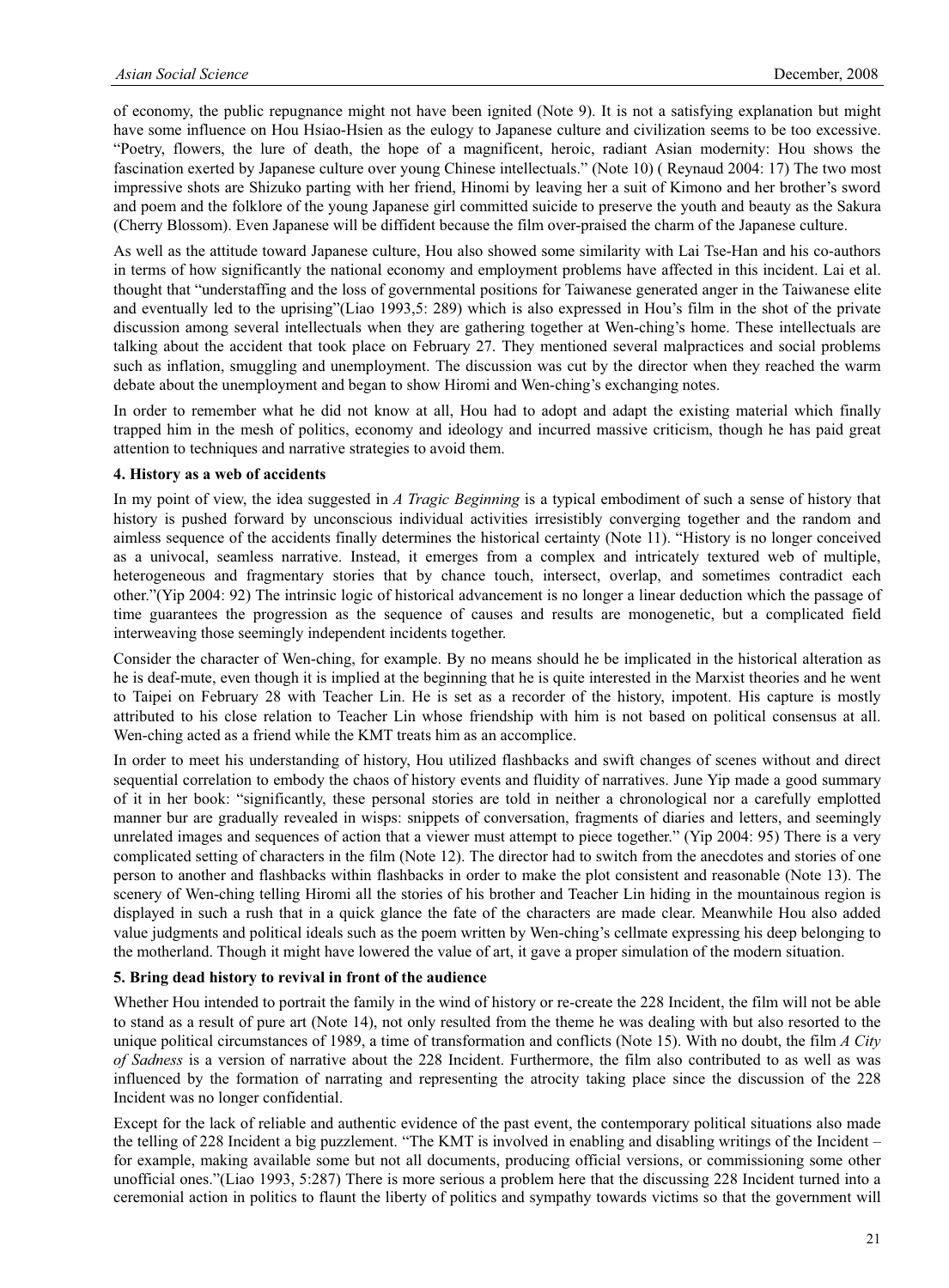receive the plotted understanding of the public and consolidate their domination (Note 16). The authoritative mask of the memorial activities of the incident made people apathetic to it. These factors inhibit the efficiency of these traditional methods of categorizing documents, clarifying facts and giving explanations. Based on this notion and the belief that Hou Hsiao-Hsien was trying to get the attention and the sense of sympathy of the audience, it is natural that he chose another way to carry out the re-creating the history which laid emphasis on arousing people's feeling and sentiment. At the same time, Hou attempted to display the history to us as history actually is felt by most of the ordinary masses.

Research experienced an obvious progression of the understanding of the way how atrocity is present on screen by Hou as generations of scholars are talking about this problem. I would like to choose Liao Ping-hui, June Yip and Sylvia Li-Chun Lin as examples to observe the process and try to push it forward a little bit (Note 17).

Liao Ping-hui has complained that "whenever issues of politics are about to appear, the camera quickly turns away from real political oppression and violent event to mountains, oceans and fishing boats, which is an attempt to *displace* and *misplace* the actual problems with the beauty of mountains and rivers and static scenery."(Liao 1994: 330-331) He was discontented with Hou's treatment of such occasions since he hoped that a more realistic view is presented instead of a subtle and vague symbolic picture. A conversion is expressed in June Yip's work when she defined Hou's film as a historiographical film (Note 18) instead of a historical one and this definition eliminated the unfair requirement over the film to give an accurate recounting of the concealed history. Though she did not praise this treatment, Yip did begin to make it acceptable to researchers that the film should not be degraded because of shortage of the exquisite and credible descriptions. Lin examined the roles of two storytellers – the deaf-mute photographer, Wen-ching and the weak wife of his, Hiromi – as well as the intertitles, diary and letters. She believed that these intentional arrangements promised privileges of the director to tell about the atrocity as he understood. She highly praised Hou's use of silence to imply the omnipresent danger by illustrating two scenes. (Note 19) If we take a closer look at Yip and Lin's analysis, we will agree that the transformation of attitudes toward Hou's avoidance of "dramatizing violence without flinching from confronting the government's suppression"( Lin 2007: 140) such as the shots of natural scenery relies on a notion that it is a better and more moving way of telling it under specific circumstances and telling a forgotten taboo by conveying the strong sentiment is an appropriate way.

As far as I am concerned, the key word of the film is *sadness* so that we should concentrate on the efficiency of the emotional conveying and expression, since we already began to see the whole film as a narrative subject having its own characters. As Hou's "cinematic constructions of the personal and collective past illuminate the dialectic of past and present, attempting to find a sense of the past that might be usable in comprehending and coping with the crises of the present moment in Taiwanese history," (Yip 2004: 86) Hou has to find a conjoint element which is able to communicate the past with the present or survives disregarding the passage of time. It could be nothing else but emotion which is shared with people born anywhere and lived anytime. By contrast, the description of history will be restricted with the limitation of archives as well as witnesses and the explanation of the causes will be re-interpreted according to fluid ideology. Only emotions, fear, happiness, sadness, anxiety, etc. serve as the ideal intermediary to connect the past with the present based on the universal humanity. (Note 20) Take a quick look at a tiny example. Hiromi paid a visit to Wen-ching's family and was told by Axue the reason why they shut down the restaurant business and that her father's friend, a Mr. Xu was also arrested. At the very moment, her aunt stopped her by simply saying, "Axue!" The dreadful atmosphere and meticulous attitude are sufficiently portrayed. The simple work says much more than a sequence of shots showing the scene of arresting and killing.

There are several major points critics cast upon the film: *A City* failed to properly re-present history; the film did not manage to give explanations of the 228 Incident. As to the first point, I would like to make a defense against it since I was satisfied with the effect of the truth. Irony is used in the film to bring the audience into the experience expected by Hou Hsiao-Hsien that the Nationalist government deceived the civilians. In the film, the radio announcing that the government would be lenient to those involved in the incident and Chen Yi was trying to protect the citizens was shown consecutively, which indicated the severity of the current political situation. Shortly after that, with the intertitle, the reality that a large number of people had been killed in Taipei was exposed to the audience, shocked and saddened. However, it is possible that the effect will be affected since the audience might have known the tragic fact of the incident. There is another series of shots composing a shorter scene and therefore it is more intense and powerful. In the jail, soldiers came to bring the prisoners to trial. Even before the shout of the prisoner's name was ceased into tranquility, the sound of the wild gunshot has been heard. It is a lie ironically displayed straight in front of us. It definitely increased the strength of critics and symbolized the brutality of the government. Through such rhetoric methods, the emotions of audience are uplifted and the purposes of the screenwriters are fulfilled.

Meanwhile, it is of great necessity to point out that emotion can be divided into two dimensions, general and specific. In the general dimension, we will observe the consistency and similarity throughout the human race when they are facing similar crucial events. In the specific dimension, however, diversity to some extent is inevitable as people hold different convictions and bare distinct education. Therefore, the next step of penetrating the film will be analyzing how the director counted on several ordinary people to display the picture of history.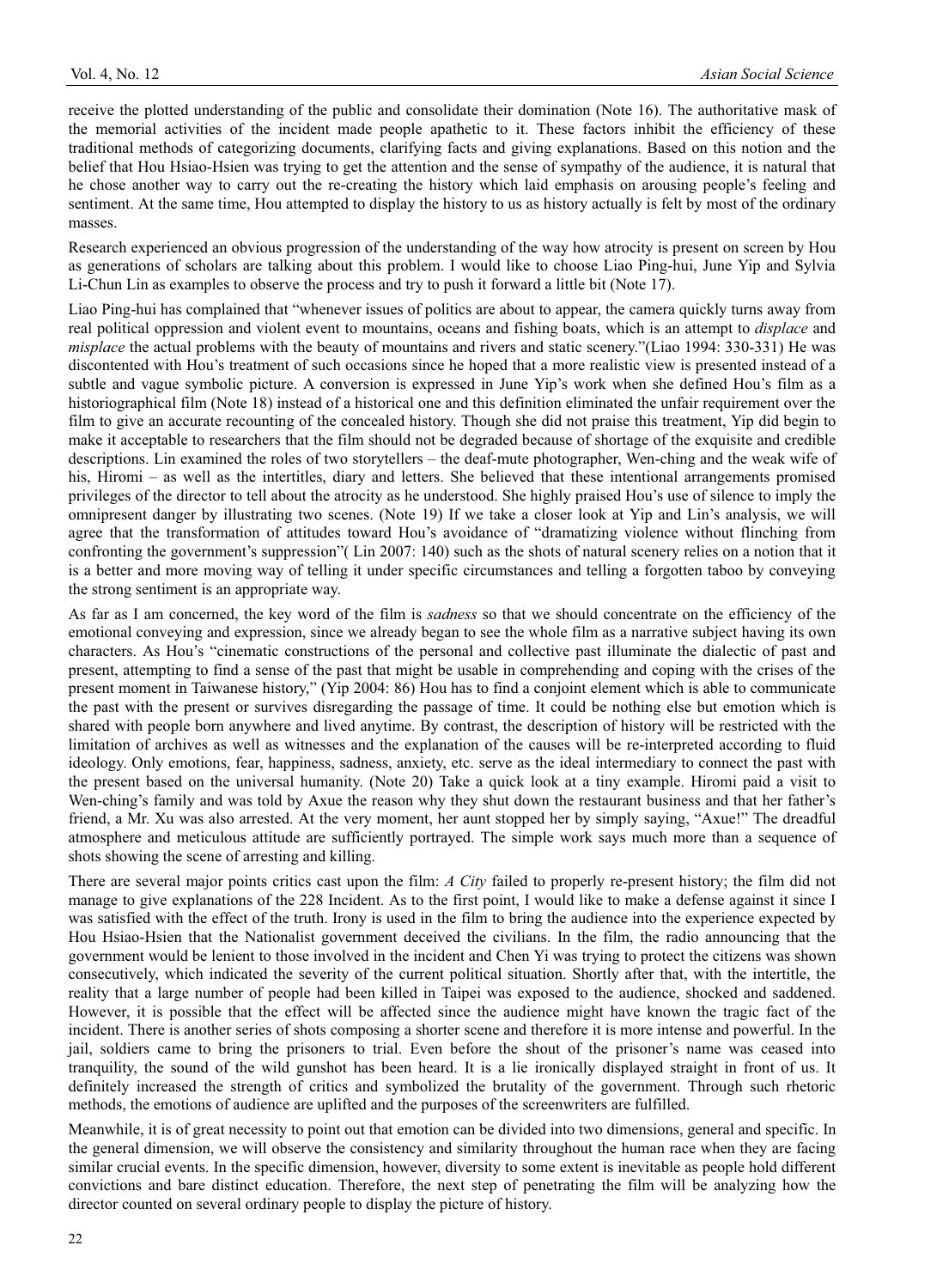### **6. Individual lyric other than grand narrative**

The general impression of *A City of Sadness* laid on me after my first watching is that the film is really a tricky one. The director and the screenwriters mix all the impulses, paradoxes and conflicts in ambiguity. The director is trying to expose some things and at the same time attempting to conceal them. When efforts are made to renew people's knowledge, even to bring forward band new understandings, people will be too cautious to provide their thinking elaborately if the issue used to be a taboo.

Therefore, it will be safer for Hou to represent the 228 Incident as a lyric other than a documentary film. The film is also far from objective and authentic. Two major characters, Wen-ching and Hirome the storytellers and the romance of them are carefully maintained in the process of narrative and are used as a neutralizer to reduce the anxiety of audience to a comparatively mitigated level so that people will keep a calm heart and sharp feeling of the sadness conveyed and emphasized to them. In the film, Wen-ching and Hiromi are of greatest importance because they not only tell the story according to their personal experience but also serve as the representative of Hou's lyrical standpoint. (Note 21)

As observed in the masterpieces, western and eastern, such as *War and Peace*, *Gone with the Wind* and *The Dream of the Red Chamber*, the focus on the private moments of everyday life in certain historical moments is not revolutionary since such tradition of intertwining family saga and historical epic are well-established throughout the world. But "what is most striking, is that the events of public history that impinge on the lives of the Lim Family do not even briefly take center stage." (Note 22) (Yip 2004:98)

The scene that Wen-ching went to pick up Hiromi and lead her to the hospital is first shown just after the appearance of the title. It was a bright autumn day they first met and, on the way up the hill, Wen-ching collected some beautiful blossom to give her and both of them were delighted. Since then, whenever the scenery of ocean and mountain is shown, either to form a contradiction or to set off the atmosphere, it substitutes descriptions of history with sentimental ones. The deep emotion is poured into and stored in the romance of them.

It is a little bit weird to see Tony Leung Chiu-wei, a movie star in Hong Kong, to play the part of the deaf-mute photographer. (Note 23) However, the importance of the role matches the fame of the actor. With the rapid development of images preserving techniques, from painting to photographing and to shooting, the motto "seeing is believing" is now accepted by most people. Visual sense has now become the dominant one of all the means to know out of all the other faculties, audition, gestation, olfaction and tactition. Especially in cinema and TV, the preference of seeing forms the ideology of visibility. Since Wen-ching totally depended on vision to discover the outer world, there are a lot of difficulties in describing what he saw and a lot of obstacles to obtaining information thoroughly. The director successfully took advantage of that and made it a filter to leave those he disliked omitted. Through this method, Hou managed to purify the emotion conveyed.

The weak female, Hiromi, has the same function, first of all. Women are more sensitive and the picture of their emotional expression is always moving. Meanwhile, the diary together with the intertitle presenting her talk with Wen-ching is a metaphor in the film. Any time the audience got to know about the truth and story of the 228 Incident, it is written on a piece of paper or a diary book. *History is written.* I would like to interpret the metaphor as a symbol of narrative of any history events. Hou went even farther than defining history as outcomes of narrative such as archives, official announcements and private documents to reveal the uncertainty and deceit of historical description however fair it claimed to be. For instance, in Chen Yi's radio speech, he cheated all the Taiwanese listeners by claiming that the vendor was only slightly injured and the criminals are under punishment and the martial law was aimed at protecting them. Even though individual lyrics are in short of justice and comprehensiveness, they avoid being hypocritical and self-conceited as the grand narrative may boost itself of authenticity and equity.

To some extent, all of Hou's efforts are bringing audience to focus on the private level. As Lyotard sees the problem, he stresses that "the people do not exist as a subject but as a mass themselves be collected together to constitute big stories and sometimes disperse into digressive elements."(Excerpted from Yip 2004: 92) His remarks are effective if we see the problem from the entire historical narrative. If we see the problem based on personal experience, however, it will be exactly the reverse. People are unconscious of their real role in the formation of history and they therefore are self-conceited and treat themselves as the key point from which the whole grand narrative derives. Though a knot is woven with several threads, it seems that it is the knot links all the threads together. So, in my point of view, *A City of Sadness* is a modern film as the way it imagines space is just like the latter manner. Albeit the 228 Incident swept across the whole Taiwan Island which destroyed tens and thousands of families, the space in the film is almost thoroughly restricted in the range of Kim-Kuei-Chiu, a mountainous village. Taipei, Kaohsiung and Keelung were brought into view only when the Lin family and other citizens living in the village referred to them. The cities were never placed with the village in a parallel way as we generally observed on a map. They were never really shown and existed only in the narratives. The little village enjoyed the isolation and segregation as a traditional self-sufficient countryside.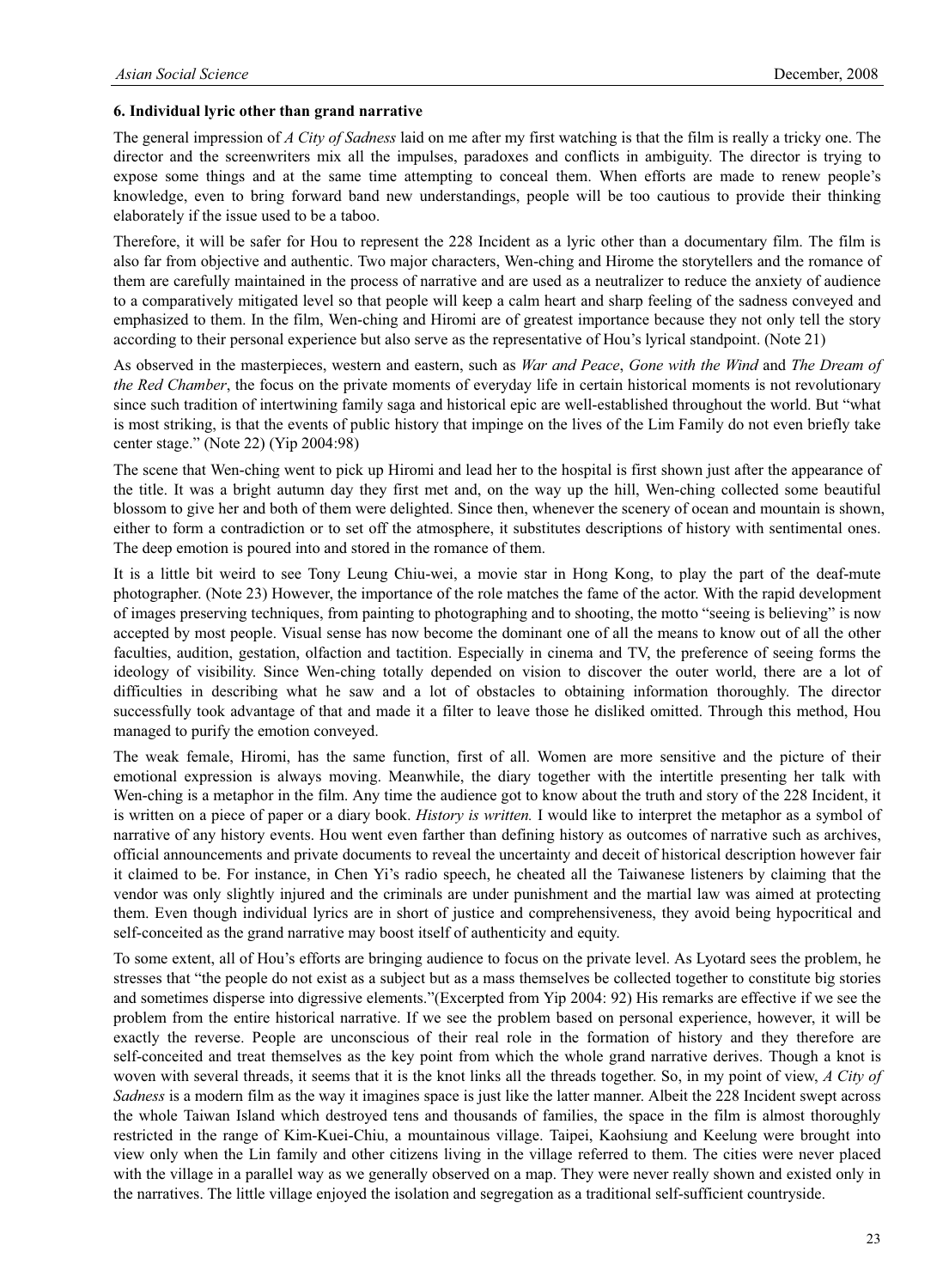#### **7. Private domain versus public domain**

In general, the film is trying to bring several pairs of contradicting factors to harmony (Note 24) perhaps because the theme is so controversial. The dynamic display between these opposite strengths deciphers the actual cause of most incidents as we Chinese believe. The most important of the pairs of domains Hou dealt with in the film has to be the private domain and public domain because it also implies the way history background gets to influence the private lives.

There is an obvious distinction in the film between history backgrounds and individual lives as Hou transmit all the messages of the current political situation through such audio material as radio speech, music, and Hiromi's voice-over narration of her diary entries (Note 25) while most part of the private space is directly screened. Actually, in real life, historical events are introduced to most of the citizens through public media, though they are deceitful, such as radio announcements, TV news and newspapers instead of direct experience, involving witness. In most cases, the two domains are comparatively separated subtly connected by transmitting media. They both act in their own manner according to what they learned from each other through media, fragmentary and incorrect. They will not seek the thorough awareness of what is exactly taking place in the other domain. They depend on the imaginary narration of the opposite domain to adjust their own frequency of conducting. The tension between them is crucial therefore, otherwise, the balance will be upset and chaos will start until all these can be categorized into half again. Meanwhile, each domain has the intrinsic tension as well which decided what to believe and what to omit while facing the information conveyed through media. The intrinsic tension helps to resist the frequent and aimless change when the other domain is piling stress on it.

In Hou's film, Big Brother Wen-Heung is a symbol of resistance to the public domain permeating into the private domain. He is the oldest son of the Lin family and the manager of the family business as well as the leader of the family. The actor, Chen Sown-yung was a known professional actor. "Chen is the living representative of the popular, traditional aspects of Taiwan that stubbornly refuse to die. Usually cast 'in character' for his stout, powerful physique, his loud, throaty voice and his impressive body language," (Reynaud 2002:36) Chen is perfect for the role of Big Brother. (Note 26) He drinks directly from the tea pot; he is always speaking some swearing in conversation; and he treats his brothers in a gangster-like behavior.

At the very beginning, he is controlling everything. Since Wen-ching was to be absent of the opening ceremony of Little Shanghai, the Grandpa was curious about the choice of photographer. Wen-heung was kind of impatient to answer him that he was taking charge of all the details. The brutality and the confidence are pictured accurately and amply. Here the private and public domains are all running in their own orbits.

Then Wen-heung found out that his younger brother was involved in the smuggling business with Shanghai gangsters and he had to escape from the tracking down and arresting of KMT government for the sake of his brother's being accused as a spy. Since the tension between two domains are destroyed and politics began to intervene the private lives, the private domain's mechanics of intrinsic intension is activated to prevent it from being re-arranged by the extrinsic power, for example, in Wen-heung's blaming and fleeing.

However, the flood of history is irresistible. There was a shot in the film of Wen-heung was sitting alone in the living room, silent and powerless. His sudden shooting by the Shanghai gangster and his transient convulsion on the ground is shocking as the disordered public domain finally razed the private domain and required re-construction with accordance to the new obligations.

#### **8. The memorial museum and the peace park**

"The narrative strategy of *A City of Sadness* is not out of date." As I was visiting the Taipei 228 Memorial Museum, I could not help thinking of that. The museum and the monument on the square of the peace park are another narrative of ambiguity about the 228 Incident.

The initial purpose of the museum is supposed to be memorializing the tragic moment of history. But the museum appears more like an established official version of it though the reason of the tragedy and the detailed archives are not available at all. Through all these buildings, the government is trying to persuade the people that they have confessed their mistake and now it is the right time to move forward.

Yet as an exhibiting device, both the museum and the monument are supposed to be more accessible to the meaning of them for visitors from all over the world and of any culture. The unfriendly Chinese version alone will fail to be accepted by visitors from USA or to other non-Chinese readers. Seemingly, the government is trying to confine the discussion of it within the range of native residents. As to the monument, the meaning of it is even more subtle. Even with the help of the pamphlet explaining the design, it is still difficult to reach total understanding.

#### **9. Epilogue**

As a milestone in the progression of discussing the 228 Incident, *A City of Sadness* is worth scrutiny for its unique way of re-presenting history, assembling contradicting domains, and meticulously setting of roles and casting in spite of the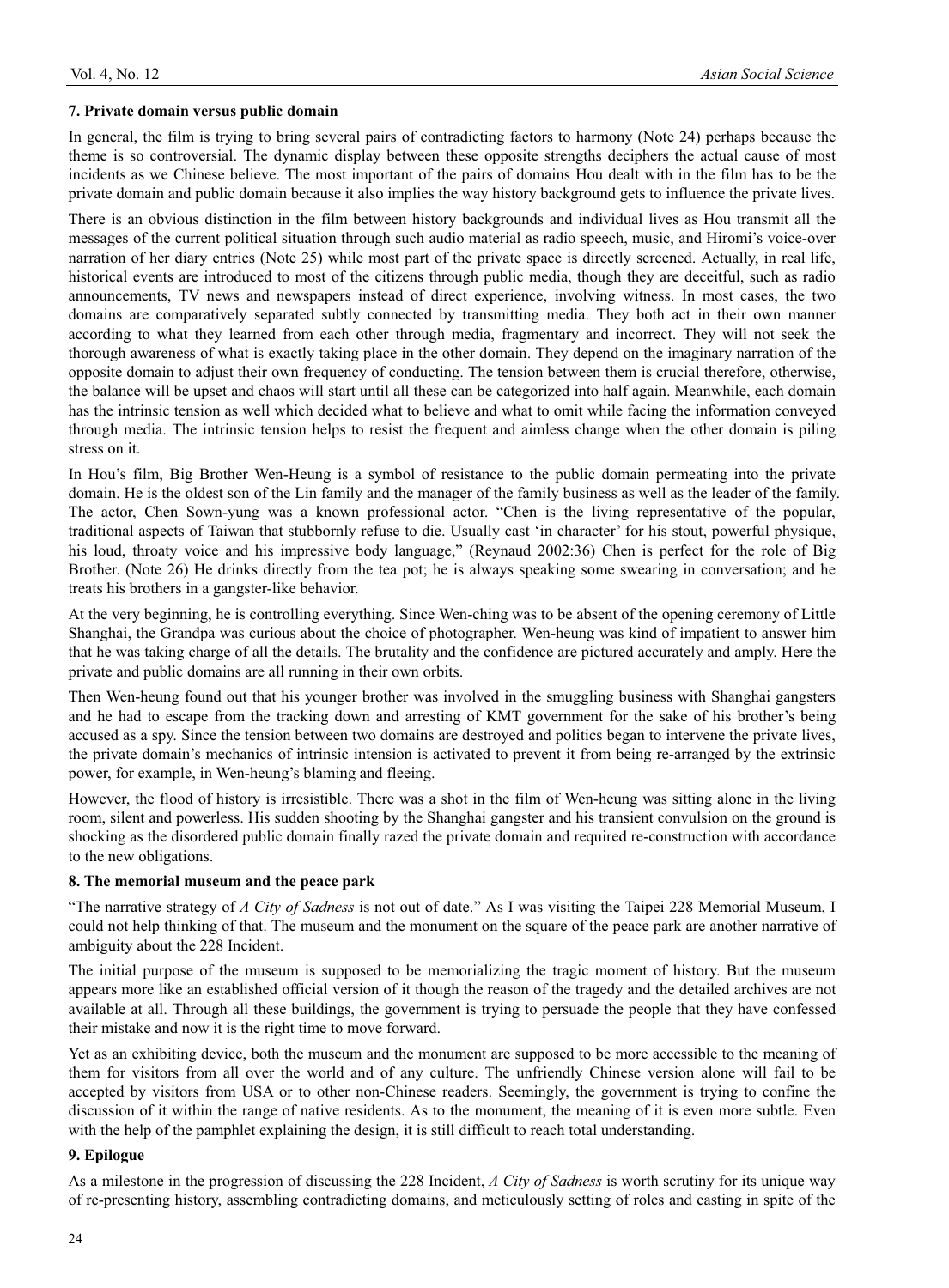director's ambiguous attitude and ignorance of explaining reasons of the incident. Just as Hou Hsiao-Hsien suggests, the film as a telling of telling of atrocity has an crucial function in forming the narrative about the past history and will re-vitalize the public to find out better ways of explaining and re-presenting it.

#### **References**

Liao, Ping-Hui. (1994). *Modernity in Re-vision: Reading Postmodern/Postcolonial Theories.* Taipei: Rye Field Publishing Co.

Liao, Ping-Hui. (1993). *Rewriting Taiwanese National History: The February 28 Incident as Spectacle*. Public Culture (May).

Lin, Sylvia Li-Chun. (2007). *Representing Atrocity in Taiwan: The 2/28 Incident and White Terror in Fiction and Film*. New York: Columbia University Press.

Reynaud, Bérénice. (2002). *A City of Sadness.* London: British Film Institute.

Yip, June. (2004). Envisioning Taiwan: Fiction, Cinema, and the Nation in the Cultural Imaginary. Durham and London: Duke University Press.

#### **Notes**

Note 1. June Yip features the contemporary reconsideration of historical writing as studying the linkage between present motivations and recovering past history and employs Benjaminian and Bakhtin's theories to interpret the intrinsic complexity of A City of Sadness as a historiographical film.

Note 2. Sylvia Li-Chun Lin wrote the following in her book, *Representing Atrocity in Taiwan*: "Because the government suppressed information about the incident, our knowledge of it will probably always remain incomplete. For instance, the number of deaths will never be determined; the exact causes of the conflict are difficult to pinpoint; and its impact on Taiwan over the subsequent four decades remains disputable." Her remarks strongly illustrated the difficulty of taking all aspects of the incident into account.

Note 3. It will be kind of controversial to use the word *suffer* here as it might be seen as a one-sided opinion from mainlanders. Though recent research is discussing the colonial modernity, the colonists did draft the local Taiwanese to war and levy the agriculture products to support the domestic Japanese.

Note 4. The basic historical fact is based on the following three sources: June Yip's *Envisioning Taiwan* from pp.105-107; Sylvia Li-Chun Lin's *Representing Atrocity in Taiwan* in the prologue; and the collected records displayed in the Taipei 228 Memorial Museum.

Note 5. Sylvia Li-Chun Lin suggested a good example to illustrate the struggle around the inscription of the monument. "Four hours after its installation, the cenotaph commemorating the 1947 228 Incident in Taiwan was destroyed, and the copper plaque bearing the inscription describing the incident was pried off its base and thrown into a nearby fountain in the Memorial Peace Park in Taipei." (Lin 2007:1)

Note 6. According to Ping-hui Liao's essay "Rewriting Taiwanese National History: the February 28 Incident as Spectacle" published on *Public Culture*, he mentioned some books published before the screening of *A City*. "On February 28, 1988…President Lee gave reporters his view of the February 28 uprising. …Even earlier, however, especially after 1986, many articles and books about the uprising had begun to appear."(Liao 1993,5:287) The most important publication in English before the film is *A Tragic Beginning*, written by Lai Tse-han, Ramon Myers and Wei Wou.

Note 7. Many people believe that Hou was able to win the prestigious prize from the Venice Film Festival because of the political event he dealt with in the film and he also acknowledged that the incident was his major consideration in the film as Liao suggested. However, after the festival he denied the significance of the historical event in the film.

Note 8. Hou's attitude toward history reminded us of the important problem that we are supposed to deal with the film as knowledge about the past whose objectivity remains disputing and suggested that the analysis of the literature will be of value in order to realize his thoughts.

Note 9. To be honest, I anticipated this position even before I have read it and I believe that it still will be quite attractive and persuasive to some left wingers and Nationalists. However, the opinion neglectes the content of a historical event itself and overlooks the relation between several events.

Note 10. It is not weird at all that Hou took some time to feature the Japanese colonists, but it is kind of surprising to Chinese that he presented them in such a perfect way, admiration of beauty, pursuit of eternity, courtesy of behavior, especially when they are colonists.

Note 11. The definition of history is so offered by French critic Jean-François Lyotard. He thinkst that history is made up of wisps of narratives, stories that one tells, that one hears, that one acts out. This idea of history is reasonable and